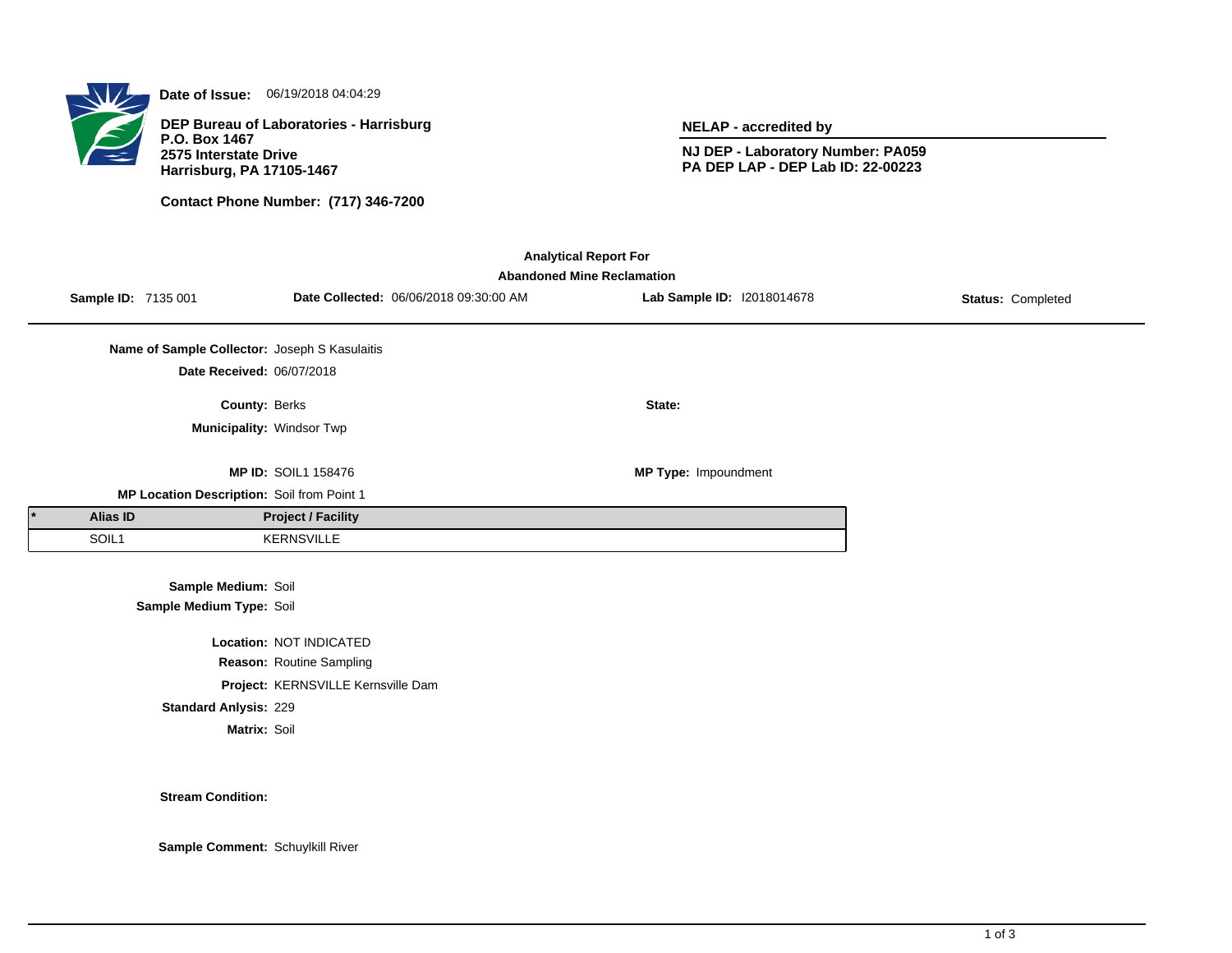## **Analytical Report For Abandoned Mine Reclamation**

| Sample ID: 7135 001                                 | Date Collected: 06/06/2018 09:30:00 AM | Lab Sample ID: I2018014678    |                   | Status: Completed  |
|-----------------------------------------------------|----------------------------------------|-------------------------------|-------------------|--------------------|
| <b>Test Codes / CAS # - Description</b>             | <b>Reported Results</b>                | <b>Date And Time Analyzed</b> | Approved by       | <b>Test Method</b> |
| 80002K ACID DIGESTION / ICP ANALYSIS                | 0.0 Each                               | 06/08/2018 12:00 PM           | <b>MBOTTS</b>     | EPA 3051           |
| 46909K2 Antimony, MG/KG Dry WT Basis                | <4.520 MG/KG                           | 06/18/2018 10:51 AM           | <b>SCHOY</b>      | EPA 6020B          |
| 46903K2 Arsenic, MG/KG Dry WT Basis                 | 11.100 MG/KG                           | 06/18/2018 10:51 AM           | <b>SCHOY</b>      | EPA 6020B          |
| 90002S ASTM-A H2O Leach*                            | 0 Each                                 | 06/12/2018 12:00 AM           | <b>FHUNZIKER</b>  | ASTM D3987-06      |
| 46901K BARIUM, MG/KG DRY WT. BASIS                  | 188 MG/KG                              | 06/11/2018 12:18 PM           | <b>MBOTTS</b>     | EPA 6010 D         |
| 46910K2 Beryllium, MG/KG Dry WT Basis               | 4.520 MG/KG                            | 06/18/2018 10:51 AM           | <b>SCHOY</b>      | EPA 6020B          |
| 46022K Boron, MG/KG Dry Wt. Basis                   | <90.5 MG/KG                            | 06/11/2018 12:18 PM           | <b>MBOTTS</b>     | EPA 6010 D         |
| 46309K2 Cadmium, MG/KG Dry WT Basis                 | 3.390 MG/KG                            | 06/18/2018 10:51 AM           | <b>SCHOY</b>      | EPA 6020B          |
| 46308K CHROMIUM, MG/KG DRY WT. BASIS                | 16.3 MG/KG                             | 06/11/2018 12:18 PM           | <b>MBOTTS</b>     | EPA 6010 D         |
| 46908K2 Cobalt, MG/KG Dry WT Basis                  | 191.000 MG/KG                          | 06/18/2018 10:51 AM           | <b>SCHOY</b>      | EPA 6020B          |
| 46257K COPPER, MG/KG DRY WT. BASIS                  | 68.100 MG/KG                           | 06/11/2018 12:18 PM           | <b>MBOTTS</b>     | EPA 6010 D         |
| 41032L Hexavalent Chromium dry weight               | <90.50 UG/KG                           | 06/13/2018 03:37 PM           | <b>FVODOPIVEC</b> | EPA 218.6          |
| 41032A Hexchrome ASTM Leach                         | < 1.0                                  | 06/13/2018 03:37 PM           | <b>FVODOPIVEC</b> | EPA 218.6          |
| 46258K2 Lead, , MG/KG Dry WT Basis                  | 46.200 MG/KG                           | 06/18/2018 10:51 AM           | <b>SCHOY</b>      | EPA 6020B          |
| 46255K MANGANESE, MG/KG DRY WT. BASIS               | 4403 MG/KG                             | 06/11/2018 12:23 PM           | <b>MBOTTS</b>     | EPA 6010 D         |
| 46259K MERCURY, MG/KG DRY WT. BASIS                 | <0.452 MG/KG                           | 06/11/2018 02:06 PM           | <b>FHUNZIKER</b>  | <b>EPA 7471B</b>   |
| 46307K2 Nickel, MG/KG Dry WT Basis                  | 169.000 MG/KG                          | 06/18/2018 10:51 AM           | <b>SCHOY</b>      | EPA 6020B          |
| 40005K PERCENT MOISTURE IN SOIL*                    | 77.90 %                                | 06/08/2018 10:15 AM           | <b>MBOTTS</b>     | <b>SM 2540G</b>    |
| % Solids DUP failed criteria. (% Difference = 7.5%) |                                        |                               |                   |                    |
| 40006K PERCENT SOLID CONTENT*                       | 22.10%                                 | 06/08/2018 10:15 AM           | <b>MBOTTS</b>     | <b>SM 2540G</b>    |
| % Solids DUP failed criteria. (% Difference = 7.5%) |                                        |                               |                   |                    |
| 40004K Sample Weight, g                             | 0.5000 GRAMS                           | 06/08/2018 12:00 PM           | <b>MBOTTS</b>     | EPA 3051           |
| 46904K2 Selenium, MG/KG Dry WT Basis                | <15.800 MG/KG                          | 06/18/2018 10:51 AM           | <b>SCHOY</b>      | EPA 6020B          |
| 46902K2 Silver, MG/KG Dry WT Basis                  | <2.260 MG/KG                           | 06/18/2018 10:51 AM           | <b>SCHOY</b>      | EPA 6020B          |
| 46911K2 Thallium, MG/KG Dry WT Basis                | <4.520 MG/KG                           | 06/18/2018 10:51 AM           | <b>SCHOY</b>      | EPA 6020B          |
| 46912K TIN, MG/KG DRY WT. BASIS                     | <90.5 MG/KG                            | 06/11/2018 12:18 PM           | <b>MBOTTS</b>     | EPA 6010 D         |
| 46913K VANADIUM, MG/KG DRY WT. BASIS                | 24.9 MG/KG                             | 06/11/2018 12:18 PM           | <b>MBOTTS</b>     | EPA 6010 D         |
| 40722W WAD Cyanide ASTM Leach ug/Kg                 | <0.2715 MG/KG                          | 06/12/2018 08:25 AM           | TVOROBEYCH        | EPA KELADA-01      |
| 40719W WAD Cyanide ASTM Leach ug/L                  | $< 003$ MG/L                           | 06/12/2018 08:25 AM           | <b>TVOROBEYCH</b> | EPA KELADA-01      |
| 46905K ZINC, MG/KG DRY WT. BASIS                    | 624 MG/KG                              | 06/11/2018 12:18 PM           | <b>MBOTTS</b>     | EPA 6010 D         |

The results of the analyses provided in this laboratory report relate only to the sample(s) identified therein. Unless otherwise noted, the results presented on this laboratory report meet all requirements of the 2009 TNI standard. Sample was in acceptable condition when received by the Laboratory. Any exceptions are noted in the report. \* denotes tests that the laboratory is not accredited for

Taru Upadhyay, Technical Director, Bureau of Laboratories